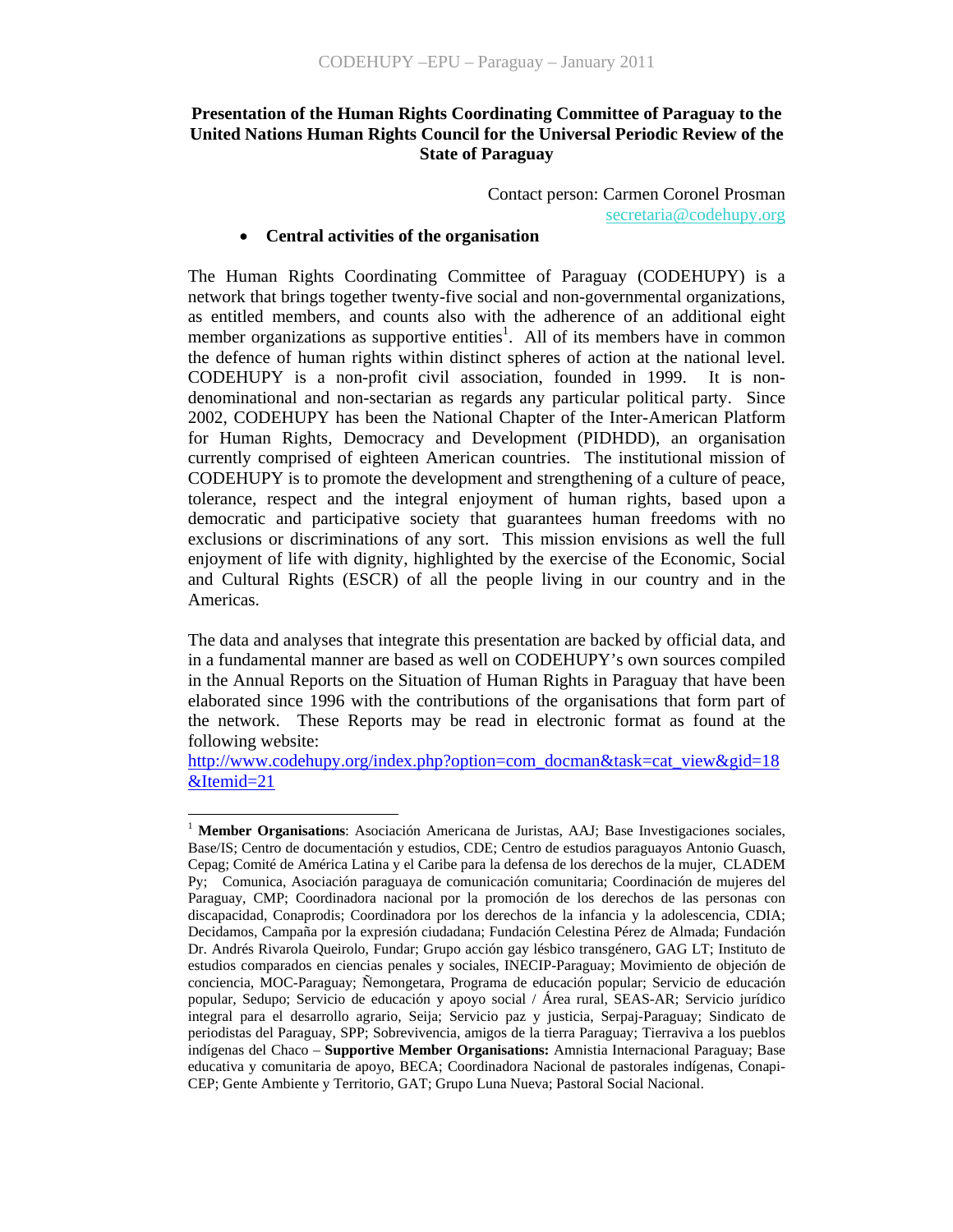### • **Basic Data about the Country under Review**

The Republic of Paraguay is a member State of the United Nations Organisation (UNO) and has ratified the principal instruments of the Universal System as well as other international treaties that are related to Human Rights. The list of the treaties which Paraguay has subscribed, together with the synthesis of the recommendations formulated by United Nations Committees and Rapporteurs charged with their supervision is presented in an attached document<sup>2</sup>. Within the region, Paraguay is also part of the Inter-American System of Human Rights, as it has been a State Party to the American Convention on Human Rights since 1989 and as of 1993 has accepted the contentious jurisdiction of the Inter-American Court of Human Rights (IACHPR).

The country is situated in the centre of South America [23 00 S, 58 00 W, GMT - 04:00], with a total surface of 406,750 Km<sup>2.</sup> Paraguay counts with a population of approximately seven million inhabitants, according to data of an official nature [6,996,245 people in 2009], including Indigenous Peoples estimated to comprise 108,308 persons. The seat of the branches of government [Executive - Legislative - Judicial] is the city of Asunción, Capital of the Republic of Paraguay. As of the promulgation of the National Constitution of 1992, the country adopted as its form of government that of a representative, participative and pluralistic democracy, founded upon the acknowledgement of human dignity. Said republican regime replaced the military dictatorship that had been in force in the country from 1954 until 1989, the year in which the dictator, General Alfredo Stroessner, was overthrown. In 2008, after the hegemony of the Colorado Party (National Republican Association – ANR) lasting sixty-two years, Fernando Lugo, candidate of a coalition front composed of opposition political parties, was elected as President of the Republic of Paraguay. President Lugo heads the first government of political alternation [Presidential term of office 2008-2013].

### • **Key Words**

Security, Rule of Law, Criminalisation, Judicial Prerogatives, Due Process of Law, Arbitrary Detention, Torture, Extrajudicial Execution, Impunity, Indigenous Peoples, Territory, Discrimination, Women, Health, Violence, Gender.

### • **Executive Summary**

Within the framework of the mechanisms foreseen for the Universal Periodic Review (UPR), this presentation is submitted in order to bring to the attention of the Human Rights Council (HRC) those matters that are of chief concern to the Human Rights Coordinating Committee of Paraguay (CODEHUPY) with respect to the fulfilment by the State of Paraguay of its obligations and commitments as bound by United Nations Human Rights treaties. Although works carried out by the

 $\frac{1}{2}$  See *Sistematización de las recomendaciones al Paraguay de los Comités y mecanismos extraconvencionales del Sistema de Protección de Derechos Humanos de Naciones Unidas*  (Systematization of the Recommendations to Paraguay by the Committees and Extra Conventional Mechanisms of the United Nations Human Rights System)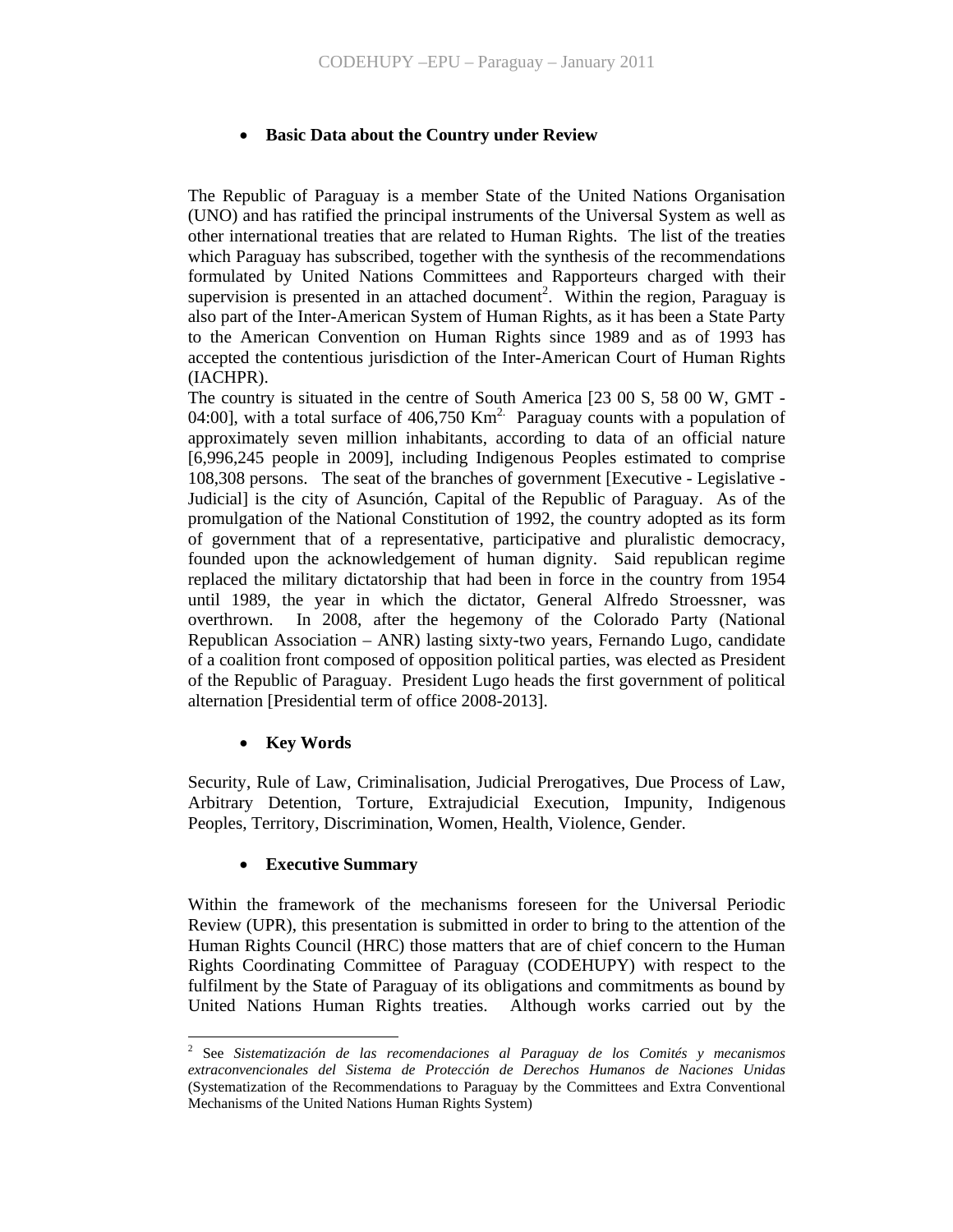organisations that integrate the CODEHUPY network foster the protection of a wide variety of rights, three specific fields are of particular concern. In the process of elaborating this document, we have sought to bring to the attention of the HRC the following areas of concern: 1. Inadequateness and unsuitability of security policies as regards the observance of Human Rights norms and standards; 2. The denial of the rights of Indigenous Peoples, particularly the lack of guarantees for their rights related to the possession and ownership of their ancestral lands and territories; 3. Noncompliance with norms and standards as regards sexual and reproductive rights, as well as the persistence of discrimination based on gender.

# Situations of Concern to the CODEHUPY as regards HUMAN **RIGHTS in PARAGUAY**

- 1. Inadequateness and unsuitability of Security Policies as regards the observance of Human Rights norms and standards. International Covenant on Civil and Political Rights, especially Articles 2, 6, 7, 9, 10 and 14; Convention Against Torture and Other Cruel, Inhuman or Degrading Treatment or Punishment, especially Articles 2, 4, 11, 12, 14.
- 1.1 The National Constitution establishes the normative conditions in order that the National Police is structured in such a way as to provide security to the people, within the framework of a democratic State, respectful of fundamental rights and liberties, with specialised bodies for prevention, investigation and repression. However, the levels of protection or security guaranteed by the State vary according to the place of residence, socioeconomic strata, profession, sexual preference, gender, and even age. There is an enormous gap between the Constitutional mandate of security for all of the people and the configuration of the security policy, which privileges a few members of society.
- 1.2 The security policy applied by the State in the last four years has not be suited nor been revised in such a way as to fit it in accordance with international standards regarding security, such as those established by the United Nations and the Inter-American Commission on Human Rights (IACHR). The paradigm inherited from years of the dictatorship of General Stroessner (1954 – 1989) continues in force and is built on the basis of brutality and police corruption as its structure, supporting itself ideologically on the doctrine of National security and the fight against the subversive enemy (now denominated terrorist). This apparatus gives privilege to public order tasks such as social control and public order, as well as the protection of the private property and real estate of large landowners. Indeed, these tasks have priority over the protection of the human rights of the citizenry. This model of security has been reaffirmed in the current government, and despite the criticism of the performance of the Minister of the Interior voiced by citizens – in this respect, *See* the public Statements issued by  $\widehat{C}$ ODEHUPY<sup>3</sup> -, the abuse of human rights continues. Denunciations of the increase of crime associated with acts of corruption within the rank and file

 $\overline{a}$ <sup>3</sup> *See*

http://www.codehupy.org/index.php?option=com\_content&view=category&layout=blog&id=9&Ite mid=9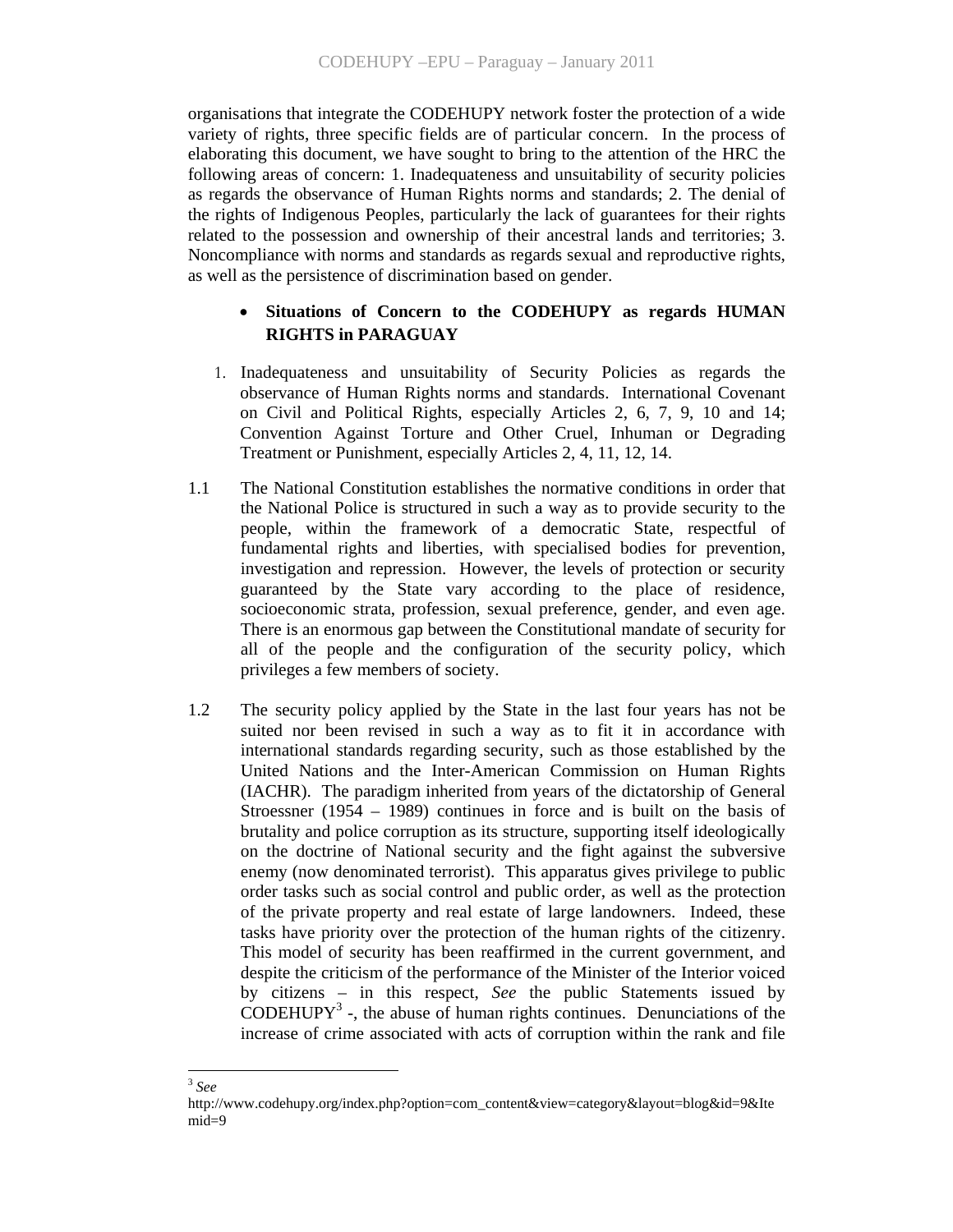of the National Police continue to grow in number, and there are constant denunciations of systematic practices of torture, and cruel, inhuman and degrading treatment on the part of police members. Furthermore, extrajudicial executions also take place, principally against peasant leaders and organized social groups.

- 1.3 The constant factor in this panorama of police abuses is the affectation of the rights of persons found in situations of vulnerability. Thus, children are not excluded from practices of State repressive violence. According to denunciations, backed-up by photographs received by the Union of Journalists of Paraguay (SPP) and which were released to the public in June, 2010, rural peasant children were treated as guerrilla warfare members - "guerrilleros" - during incidents and operations involving the search, trespass and examination of premises carried out by members of the judicial staff reporting to the district attorney and special police operations forces (FOPE), in addition to police force staff attached to the Anti-sequestration Division (DASP). The raid operations were carried out in dwellings located in a farming settlement known as Sidepar (situated near the border of two Departments: Caaguazú and Canindeyú). Eye-witness accounts and photographs of the procedures, in which minor children were ordered to throw themselves face down on the ground, were not published nor broadcast in the mass media. The information became public through the efforts of independent journalists living in the interior of the country.
- 1.4 As pointed out in the above paragraph, CODEHUPY denounced publicly on June 26, 2010 the violent search and unlawful trespass procedures utilised by the FOPE police force, in which several minors were injured and subjected to psychological trauma as a result of the illegal police actions that took place in Kurusu de Hierro (Department of Concepción). An adolescent boy, 15 years old, identified by the initials A.M., received brutal treatment, leaving him with multiple bruises and excoriations according to medical reports. In another reported case, a couple and their young children (ages 11, 10, 8 and 5) as well as two other minors were present when their home was raided by the police. They fled upon hearing weapon shots, yet were detained by strongly armed police, whose identities were camouflaged by ski masks. These civilians were ordered to throw themselves to the ground and were beaten, stepped on and kicked, particularly the father, who was kicked in the head upon asking why he and his family were being subjected to such treatment.
- 1.5 The current Minister of the Interior, upon assuming his position, had elaborated a plan for the first one hundred days of office, in which was included the improvement of the working conditions and the development of the human resources of the National Police. Although some progress has been made, such as the creation of Directorates of Human Rights in various Ministries, including that of the Interior, the situation continues to be critical. No changes may be observed in the composition of the police forces or as regards police procedures. In addition, there has been no integration of the efforts of various State or governmental agencies as regards the protection of human rights. Efforts take place in the context of a multiplicity of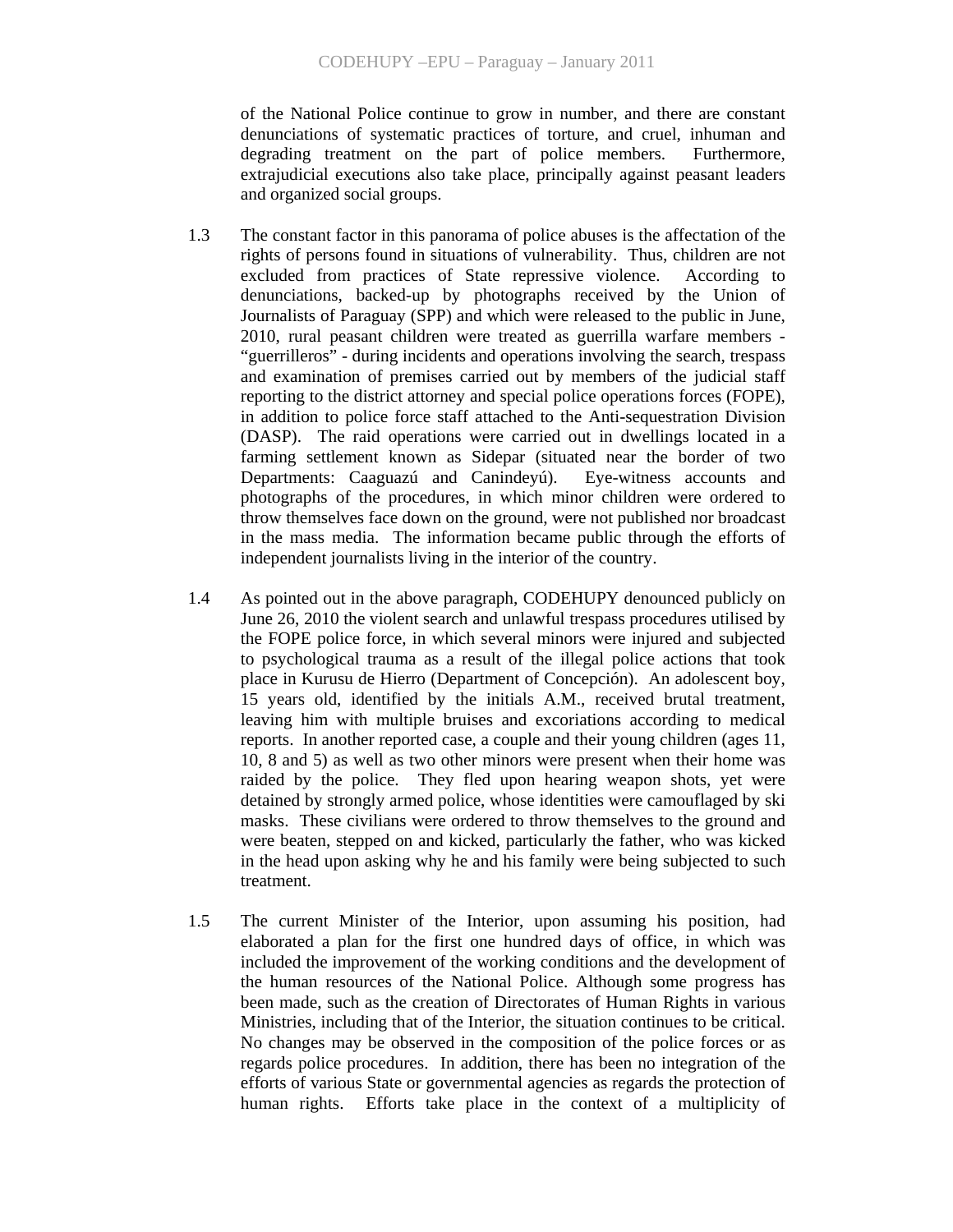administrative, judicial and legislative offices and entities that do not operate jointly within a common framework, for many reasons. The chief motive may be the fact that the country still does not count with a National Plan for Human Rights. The Executive branch of government has not complied with the recommendation related to the establishment of a National Secretariat of Human Rights, as formulated in a report elaborated by the Truth and Justice Commission (*Comisión de Verdad y Justicia* - CVJ, 2008), with the purpose of granting hierarchy and centralising tasks in this field of endeavour.

- 1.6 In this sense, CODEHUPY brings to the attention of the HRC the necessity of the adoption by the State of a National plan for democratic security in accordance with human rights guidelines and standards, and warns the HRC of inherent dangers if the current government strengthens a "heavy-handed" policy in lieu of a democratic one. With regard to this, the security agreements with the State of Columbia are of particular concern, as these arrangements have received constant denunciations resulting from abuses committed under the same and the violation of fundamental human rights. The militarised concept of security must definitely be overcome through an improvement of the internal investigation system, since the former has done nothing more than legitimise the impunity of grave abuses perpetuated by State agents.
- 1.7 Notwithstanding the advances registered by the enactment of the Code of Criminal Procedures (Law Number 1286/98), the progress made has already been the object of legislative reforms of a regressive nature (Law Number 2493/04). Such legislation contributed towards the application of preventive imprisonment as the norm, rather than the exception; the length of the duration of proceedings was increased from three to four years; the right to defence was damaged and diminished through the suspension of periods, entailing the temporary privation of rights, in the case of incidents and exceptions, without any distinction for those cases in which the defendant acted in legitimate defence of his or her interests. This legislative reform provoked an immediate increase of the number of persons being sent to imprisonment while waiting for trial.
- 1.8 The norm referred to above is not the only example of regressive legislation observed in Paraguay during the period under review. In June, 2010, the President of the Republic of Paraguay, Fernando Lugo, promulgated Law Number 4.005, related to kidnapping and sequestration cases. Among its provisions, this law opens the door to arbitrary interferences of public powers in the field of civil rights. Thus, Article 4 states: "in the area of telecommunications, the providers of basic landline services and those related to mobile cellular phones, must adapt or suit their equipment and technology, according to the regulations that shall be dictated by the Executive branch of government and the National Telecommunications Commission (CONATEL), to the effects of cooperating with the State in national defence and internal security". Such statements ignore the Constitutional provision that authorises the intervention of the private communications of the people only if carried out by judicial order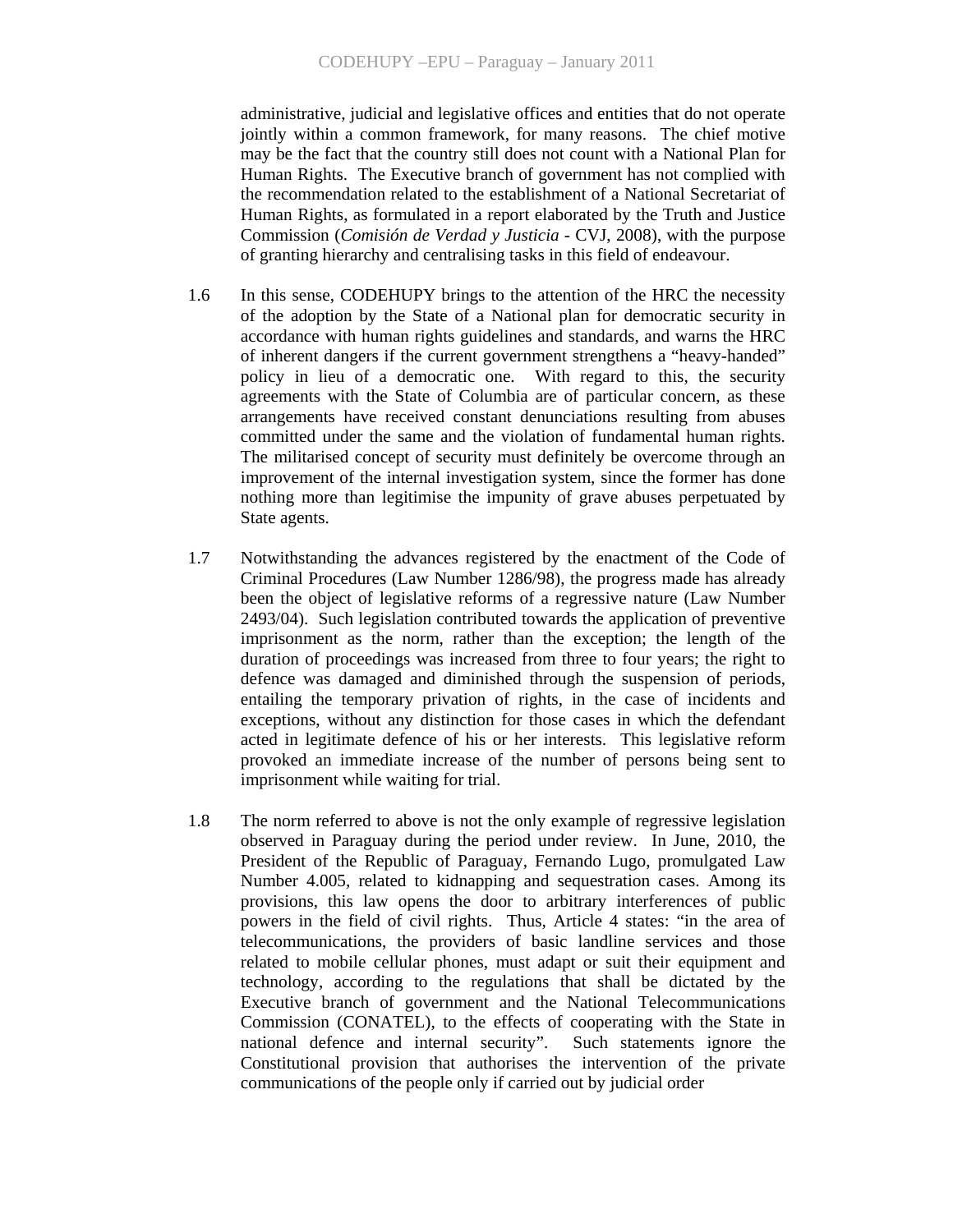- 1.9 In the same way, towards the end of June, 2010, the President of the Republic promulgated Law Number 4.024, which originated in Executive Message Number 312, dated December 21, 2009, under the denomination of a draft bill "That chastises the punishable acts of terrorism, terrorist association and the financing of terrorism".
- 1.10 With respect to this, CODEHUPY is concerned that in the aforementioned legislation, the definition of the crime of terrorism infringes the principle of penal legality, as contemplated in the Magna Charta and the Paraguayan Penal Code, which guarantees that sanctioned conducts must be strictly defined in the law. In this case, whether an act constitutes terrorism, or not, is left to judicial discretion. The definition of terrorism as a crime encompasses, under a new label, innumerable types of misconduct, criminal offense, felony and misdemeanour that are completely uneven or unmatched, one with another, whereas these conducts are autonomous penal offences. Therefore, by remission to other Articles of the Penal Code, the result is the increased severity of the penalty due to the single fact of being carried out under certain circumstances.
- 1.11 Under Law Number 4.024, the legitimate conduct of the citizenry, as manifested in the form of a demonstration or protest march, may be deemed and declared by the State as terrorist acts. There is a lack of precision in the definition of terrorism that is currently employed. Upon studying through cross-references the conducts that are prohibited, one finds the conformation of an open mesh leading intrinsically to an open penal offence, whereby any of the conducts previously mentioned as being of an autonomous character, may be considered terrorism. To sum up, the language of the text of this legislation facilitates the discretional interpretation of the law, thereby opening the door to the arbitrary utilisation of the punitive powers of the State. Only two years ago, the Truth and Justice Commission (Law Number 2.225), presented to the State of Paraguay its Final Report on the devastating social, cultural, economic and political effects of similar laws (Law Number 294 on the Defence of Democracy, October, 17, 1955, and Law Number 209 on the Defence of Public Peace and Liberty of Persons, dated September 15, 1970) that supported the long dictatorship of Alfredo Stroessner. The impunity of said laws was detrimental to – perhaps, permanently – the strengthening of democratic practices.
- 1.12 In the same manner, during late April, 2010, the Government in agreement with Congress dictated a Declaration of State of Exception in five Departments of the country for a period of thirty days. For CODEHUPY, the very text of this disposition, marked by the connotation of martial law, represented a violation of Constitutional provisions. Neither the reasons for the declaration of such a state of exception nor the acts that were invoked in order to obtain its adoption were established in a precise manner. In addition, the rights that would be affected or restricted by this provision were also not determined within the text. In turn, under the State of Exception, the Constitutional guarantees of those arrested, including both men and women, were infringed upon and violated, as regards their ability to leave the country as an alternative to measures depriving the person of his or her freedom.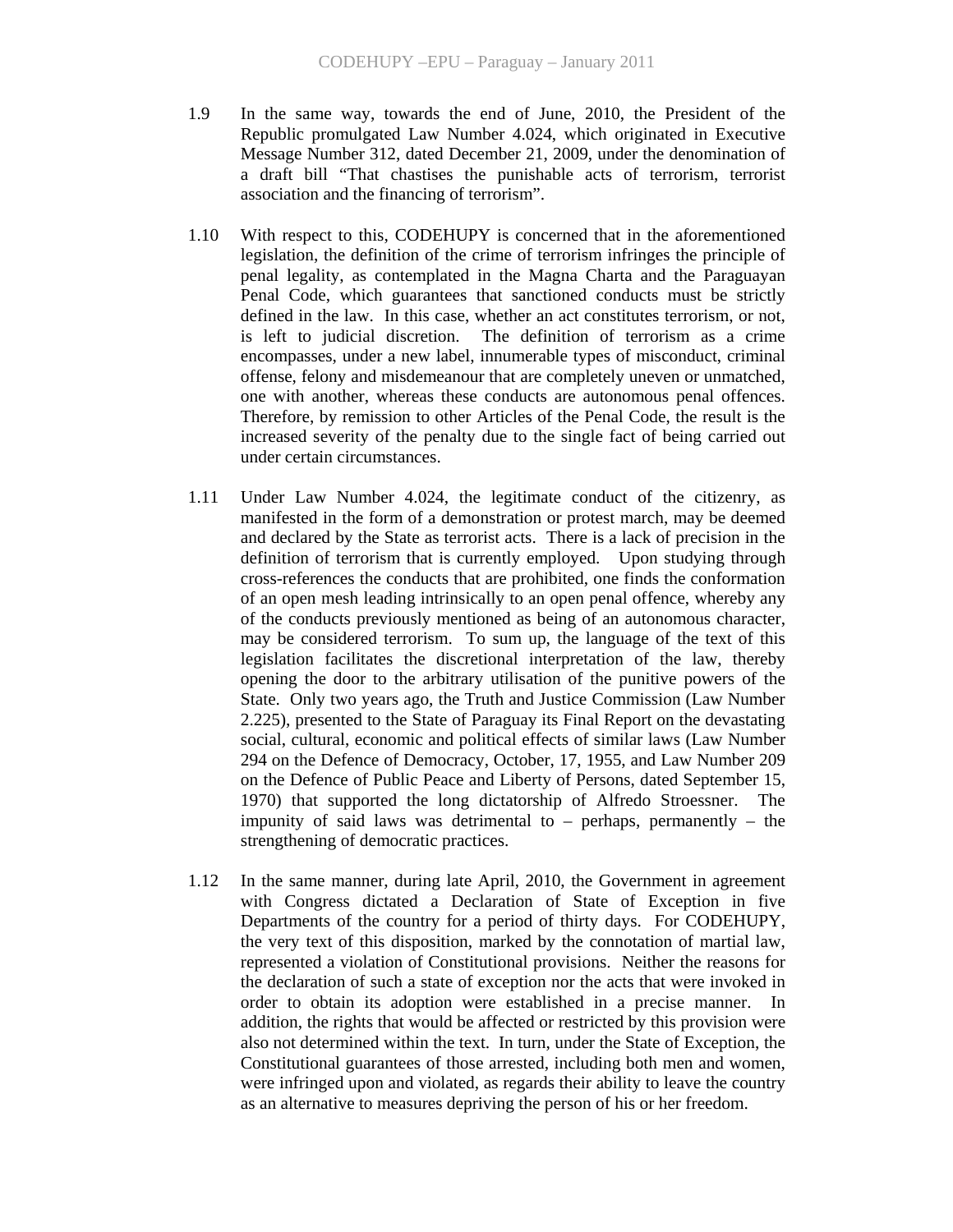- 1.13 All that expressed above must be read by the Human Rights Council within the National context in which CODEHUPY, for the past two years, has been registering and denouncing illegal detentions, physical punishment, trespass and unlawful entry into premises and homes, illegal searches, torture, and other cruel, inhuman or degrading treatment or punishment that have been carried out by State agents and which have been taking place in a systematic manner precisely in the interior areas of the country.
	- 2. The denial of the Rights of Indigenous Peoples, particularly the lack of guarantees for their rights related to the possession and ownership of their ancestral lands and territories. International Convention on the Elimination of All Forms of Racial Discrimination, especially Articles 2, 5, 6 y 7; International Covenant on Economic, Social and Cultural Rights (ICESCR), especially Articles 2, 6, 7 11, 13 and 15; International Labour Organisation (ILO) Covenant Number 169.

2.1. Official data updated by the State of Paraguay's General Directorate of Statistics, Surveys and Censuses (DGEEC) indicate that the Indigenous Peoples are distributed in 17 Pueblos, and are sub grouped in five linguistic families. It should be noted that according to recent census data, some officials indicate that there are 20 distinct Peoples. A demographic summary, based on the Chief Results of the Survey of Indigenous Households (*Principales Resultados de la Encuesta de Hogares Indígenas*) published in 2008 by the DGEEC, indicated that the indigenous population reaches 108,308 persons, with the ratio of males and females divided in similar proportion.

2.2. As regards illiteracy, 38.9% of the indigenous people aged 15 and over come under this category. Meanwhile, for this same age span, the data show that there is a marked difference in the educational levels of the Indigenous Peoples in comparison with the national population, as measured by the average of years of study. The members of the indigenous population with ages of 15 and more had three years of schooling on the average, whereas 8.0 years of study was the average for the population at large, according to the last survey. Only 12.2% of the indigenous peoples count with some form of medical care insurance. Access to potable water supplied by the Sanitary Services Company of Paraguay (*Empresa de Servicios Sanitarios del Paraguay* - ESSAP) and by the National Environmental Sanitation Service (*Servicio Nacional de Saneamiento Ambiental* - SENASA) reaches only 1.4% of the indigenous households, while the Community Water Network provides potable water to 4.5% of these homes. The great majority of the indigenous population only has access to reservoirs of rainwater, or water extracted from ponds or rivers (37.8%). On the other hand, electrical power service reaches only 21.3% of the indigenous households (UNDP, 2010).

2.3 In terms of assuring the rights of possession and ownership of the indigenous lands and territories, there is a deficit. In 2008, the total surface of landed property with registered title deeds belonging to indigenous communities, amounted to 55,970 hectares, according to indicators of the "Proposal of Public Policies for Social Development 2010-2020 - *Paraguay para Todos y Todas*" elaborated by the Technical Unit of the Social Cabinet, Presidency of Paraguay. Officials indicated that just for the year 2013 there is an acknowledged shortage of 279.850 hectares.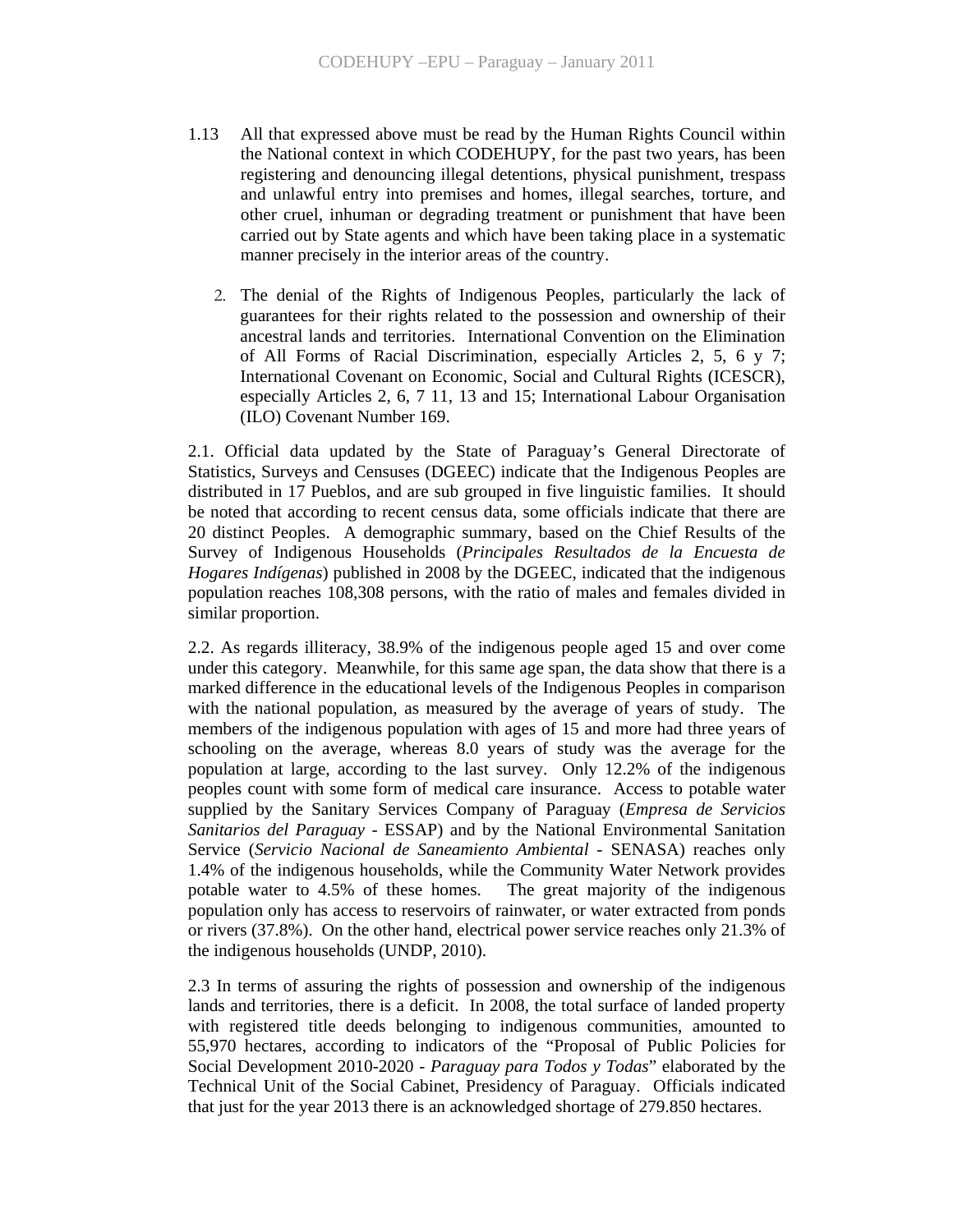2.4. Faced with this panorama, it is impossible to affirm that the situation of the indigenous peoples has improved at all during the last few years, particularly with respect to the enjoyment of their rights. To the contrary, there are alarming signs of the deterioration of their situation. A combination of factors increases the vulnerability of indigenous families: the noncompliance of the sentences handed down by the Inter-American Court of Human Rights that recognised the violation of indigenous rights and ordered reparation, the institutional crisis of the Paraguayan Institute of Indigenous Peoples (INDI), the scarce impact of social programmes, the ecological threat of the clearing of forests intended to be under the stewardship of isolated indigenous populations, the conflicts caused by evictions and forced displacements – all together, these factors give shape to a milieu of great concern.

2.5 In this context, CODEHUPY is especially concerned about the fact that even though two judgements related to territorial restitution of indigenous lands, Yakye Axa, 2005 and Sawhoyamaxa, 2006, have been sentenced by the IACHR, the State of Paraguay has not complied with the mandates imposed by said Court. The State laid aside the inclusion of the issue of restitution of indigenous lands according to obligatory criteria of ancestral residence and cultural ties of the community with their traditional communal lands. At the same time, the State pressures these peoples to accept other property, different from their ancestral lands, taking advantage of the extreme precariousness of the living conditions in which these communities must currently survive.

2.6 Concern persists as regards the protection and legalisation of the Southern Zone Core lands that constitute the natural and cultural patrimony of the Ayoreo Totobiegosode people situated in the Department of Alto Paraguay, in the Western Chaco region. Successive sightings of this population living in isolation have taken place in recent months. At the time of writing the present report, the last sighting of the Ayoreo Totobiegosode took place in May, 2010. Initial contacts and dealings began in 1993 and are still inconclusive. This indigenous group is particularly fearful of the threats and incursions into their remaining forest areas by persons associated with the Brazilian-owned business firm Yaguarete Pora SA.

2.7 It is notorious that there has been no real prioritisation by the Executive branch of government for the coordination of actions in compliance with the international sentences emanating from the Inter-American Court of Human Rights. This is indeed striking in consideration that there has been an establishment of a sphere of action within official circles vested with authority for decision-making. Likewise, the Judicial branch of government has maintained absolutely no linkage or connection with these tasks, whereby there has been evasion as regards compliance with the sentences through means of actions that directly constitute the disobedience of the IACHR mandate. The issues of indigenous restitution depend entirely on the will of private parties and expropriation proceedings are rejected on the grounds of protection of the ownership of private property. Authorities in Paraguay thus ignore the criteria furnished by the IACHR in those cases in which there is an apparent collision of rights. At the same time, the revision and modification of current legislation and/or administrative provisions for their adequateness in terms of the proposed mechanism to insure that indigenous peoples own their lands still has not been carried out, even though there is an express mandate of the IACHR involving both sentences. The procedure in force in 1981, before reaching the standards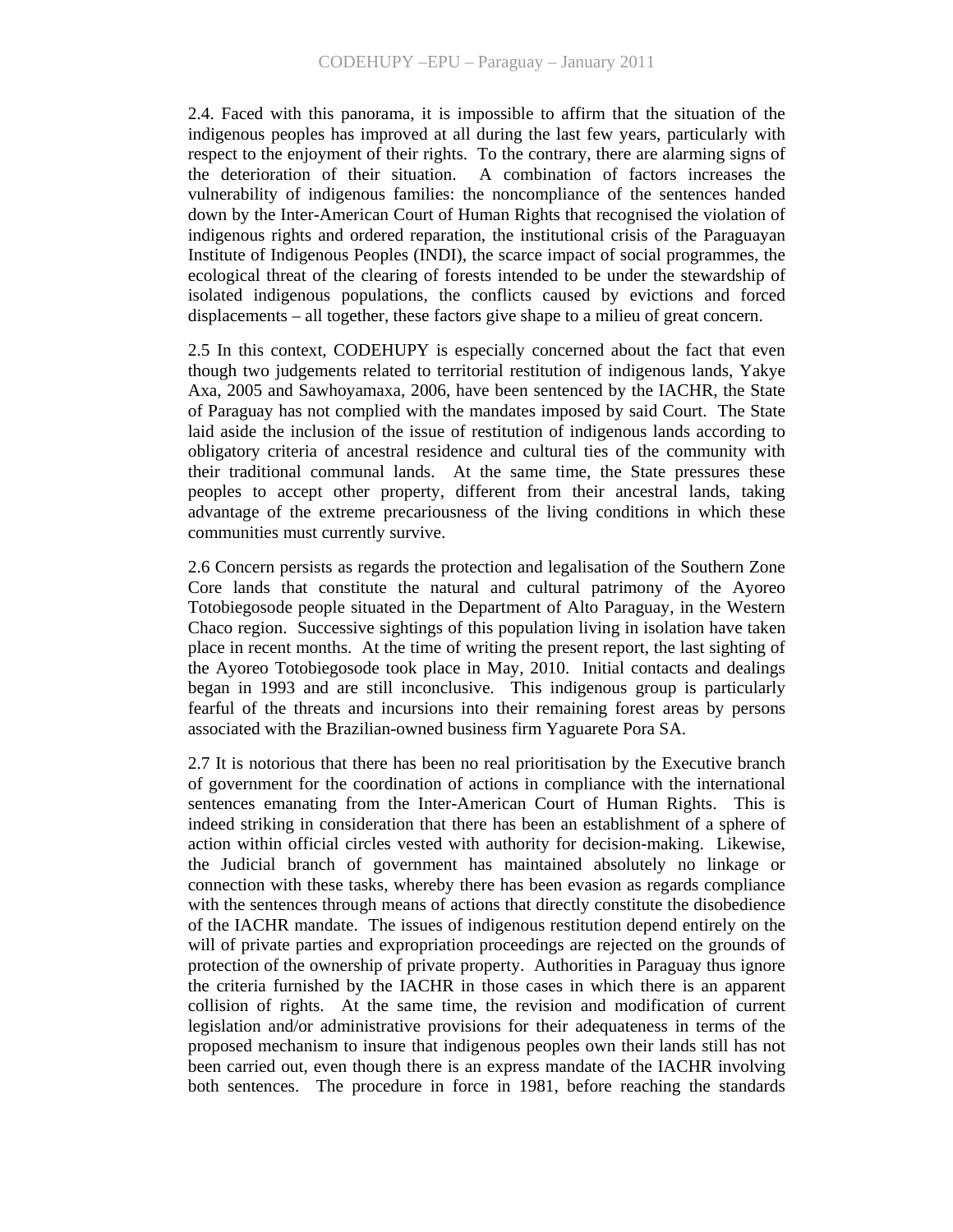obtained in the Constitution of Paraguay that was enacted in 1992, was sentenced as inefficacious by the IACHR.

3. Noncompliance with norms and standards as regards sexual and reproductive rights, as well as the persistence of discrimination based on gender. Convention of the Elimination of All Forms of Discrimination Against Women (CEDAW), especially Articles 1, 2, 5, 6, 10, 11, 12 and 14; International Covenant on Civil and Political Rights, Article 3; International Covenant on Economic, Social and Cultural Rights, Article 3.

3.1 In spite of the **inclusion of guarantees regarding equality and nondiscrimination**, within the framework of the National Constitution, the laws currently in force in Paraguay and the international instruments related to Human Rights ratified by the State, the discrimination and systematic violation of the Human Rights of women continues to be a prevailing reality that affects the right to lead a life of dignity.

3.2 Paraguay maintains the highest rate of **adolescent pregnancy** registered within the region: 26 pregnant teenagers or adolescents for each 1.000. The mortality rate in such a situation is also high, as "25 per cent of the pregnant women that die are comprised of adolescents or young women under the age of  $19$ ".<sup>4</sup> Furthermore, sex education in school curricula lacks the incorporation of perspectives regarding lay society, gender and Human Rights.

3.3. A recent study revealed the **educational consequences of a first pregnancy during adolescence**: 51.1% of the young women interrupt their studies after becoming pregnant. Within the labour market, some 55.7% continued with their work activities. A total of 44.3% of these adolescents ceased to work after becoming pregnant for the first time, only 7.2% returned to their work activities and 37.1% stopped working. The consequences of adolescent pregnancies affecting teenage girls in such important spheres of action as those related to study and work pose the need for an effective policy of family planning.<sup>5</sup>

3.4 Official estimates of **maternal mortality** range from 150 - 170 per 100.000 live births and the percentage of childbirth deliveries attended by qualified staff is estimated to reach 86 per cent.<sup>6</sup> During the period 2007-2008,<sup>7</sup> 733 maternal deaths were registered, involving women between the ages of 10 to 54 years. Abortion was one of the main causes of maternal deaths, and in these circumstances, 70.3% of the women had no education beyond the primary level and a full 79% were occupied

 $\overline{a}$ 

<sup>&</sup>lt;sup>4</sup> Interview with Jesús Irrazábal, Head of the Program for Adolescents at the Ministry of Public Health and Social Welfare (MSP y BS), in a radio interview held in 2009. Quoted by Javier Chamorro and Hebe Otero (2009) "*Pendientes con más de veinte años para quienes todavía no tienen dieciocho*..." in CODEHUPY (2009) Derechos humanos en Paraguay 2009. Asunción, pages 379- 392).

<sup>5</sup> ENDSSR 2008. Table 4.1. "*Tendencias de la tasa global de fecundidad y tasas específicas de fecundidad por edad, según varias fuentes y períodos: mujeres de 15 a 44 años de edad*." (Trends of the global fecundity rate and specific rates by age, according to various sources and periods: women between the ages of  $15 - 44$ )

<sup>6</sup> Ministry of Public Health and Social Welfare (MSP y BS). 2005-2008. *Guía de planificación en Salud Sexual y Reproductiva*. (Planning Guide for Sexual and Reproductive Health) Paraguay 2009- 2013. Page 21.

<sup>7</sup> Ministry of Public Health and Social Welfare (MSP y BS). *Proyecto Ramos Prospectivo en el Paraguay*. October, 2007 and September, 2008. Paraguay, July, 2009.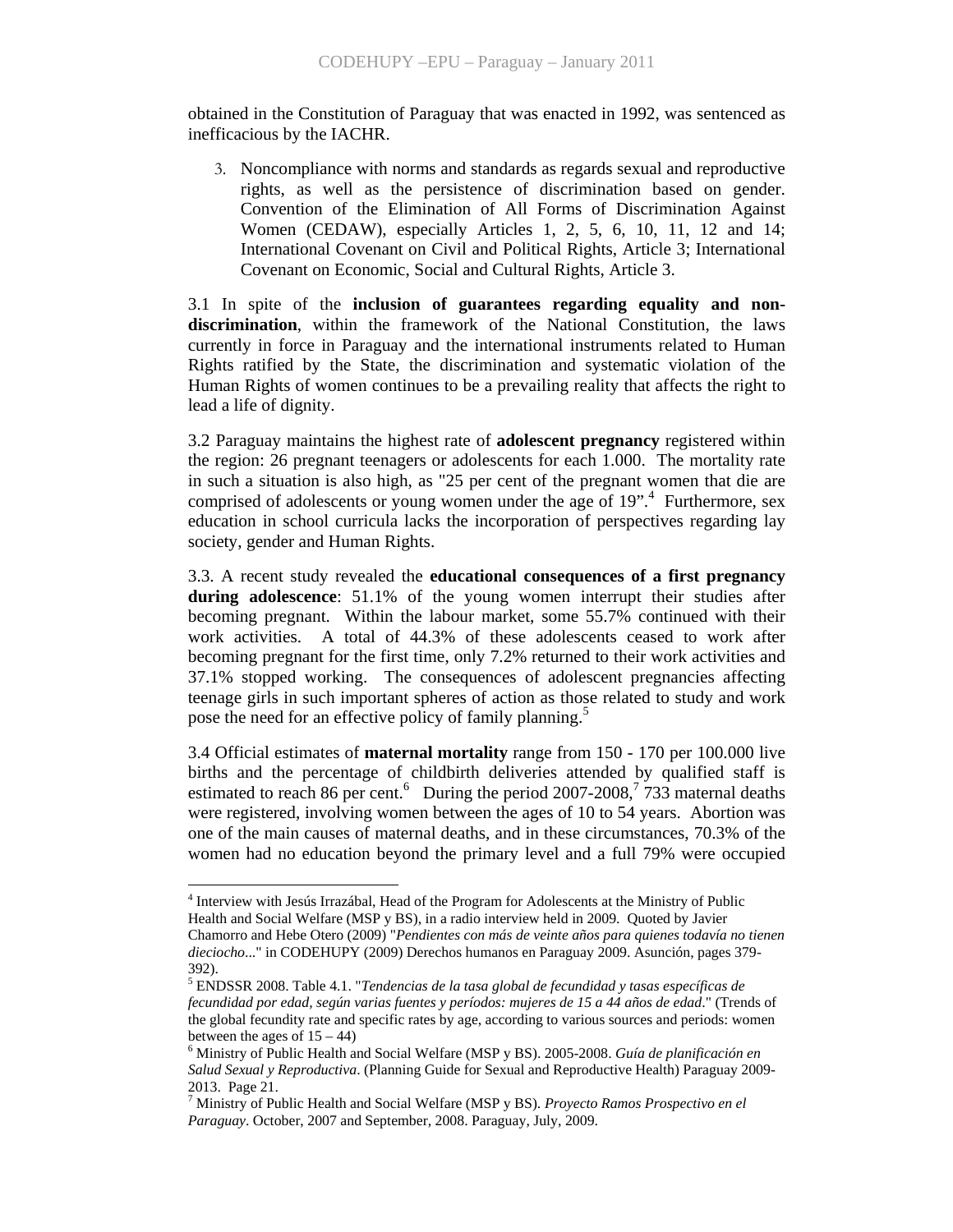with domestic work, working either in their own homes or as domestic staff. It is a matter of concern that there be such a lack of compliance with the recommendations formulated by various United Nations Committees<sup>8</sup> in the sense that the State of Paraguay revise its legislation that punishes abortion, that it carry out a round of consultations with civil society, and that it act without delay to adopt efficient measures to solve the problem of high maternal mortality rates. Likewise, it should be noted that the State has not complied with the recommendation that to protect women from negative effects against their health, it should impede situations in which adolescents and women resort to dangerous abortions.

3.5 The **sexual and reproductive health of women** faces, among other obstacles, those related to the feminisation of HIV and AIDS. Due to the influence of fundamentalist groups, the draft bill on sexual, reproductive and perinatal maternal health, associated with childbirth, pregnancy, and the puerperal stage, has yet to win passage in Congress. The approval is needed in order to regulate Article 61 of the Constitution of Paraguay and guarantee entitlement to, and enjoyment of, sexual and reproductive rights.

3.6 **Violence against women** is a grave violation of human rights in Paraguay. There are no unified official statistics that account for this problematic issue. The National Survey of Reproductive Health<sup>9</sup> reveals that 36% of women currently or previously married, or who live or previously lived in common law unions, report suffering verbal violence. Two of every ten women reported physical violence. Up until the present, the State has not complied with the recommendations formulated by United Nations Committees as regards the revision and modification of the Penal Code and related laws dealing with violence against women, and the increase of the penalties for such criminal conduct<sup>10</sup>. The modifications of Article 229 of the Penal Code, enacted in 2008, provide penalties entailing deprivation of freedom for periods of up to two years. In addition, current legislation includes psychological violence as grounds for penalisation. However, the law continues to require that such violence be of a "habitual nature" and that the aggressor be "cohabitating or lodging together" in order for this criminal offense to be covered by the provisions of said legislation<sup>11</sup>. The trafficking of women, boys, and girls for purposes of sexual exploitation continues to persist, especially in the triple border region that connects Paraguay with Brazil and Argentina.

3.7 The **structural obstacles that hinder access to justice** continue to persist, bearing a direct influence on judicial responses, which is often of slight significance, resulting also in the discriminatory treatment of those women that do resort to the justice system, especially in the cases of victims of domestic and intra-family violence. Women victims of violence are subject to revictimisation when they

 $8$  CCPR/C/79/Add.48, October 3, 1995, paragraph 28; E/C.12/PRY/CO/3, November 22, 2007,

paragraph 32; CEDAW/C/PAR/CC/3-5, February 16, 2005, paragraphs 32-33).<br><sup>9</sup> ENDSSP, 2009, CEDEN 2009, CEDEN 2009.

<sup>9</sup> ENDSSR. 2008. CEPEP.2009. Asunción, Paraguay.

 $^{10}$  A/51/38, paragraph 127. E/C.12/PRY/CO/3, November 22, 2007, paragraph. 23.d.

<sup>&</sup>lt;sup>11</sup> The penal disposition respective to family violence requires modification in order to be in accordance with the provisions of the Belem Do Pará Convention: 1) Eliminating the requirement of habitual behaviour and permitting women victims to denounce aggression within the penal system as of the first event of violence to which they are objected; at the same time eliminating the provision that the aggressor be living together with the victim. This is necessary, since records kept at the Attention Centres show that the aggressors include former spouses or boyfriends, as well as current partners or friends that live apart<sup>11</sup>; 2) Including all the types of violence against women that are contemplated within the Convention.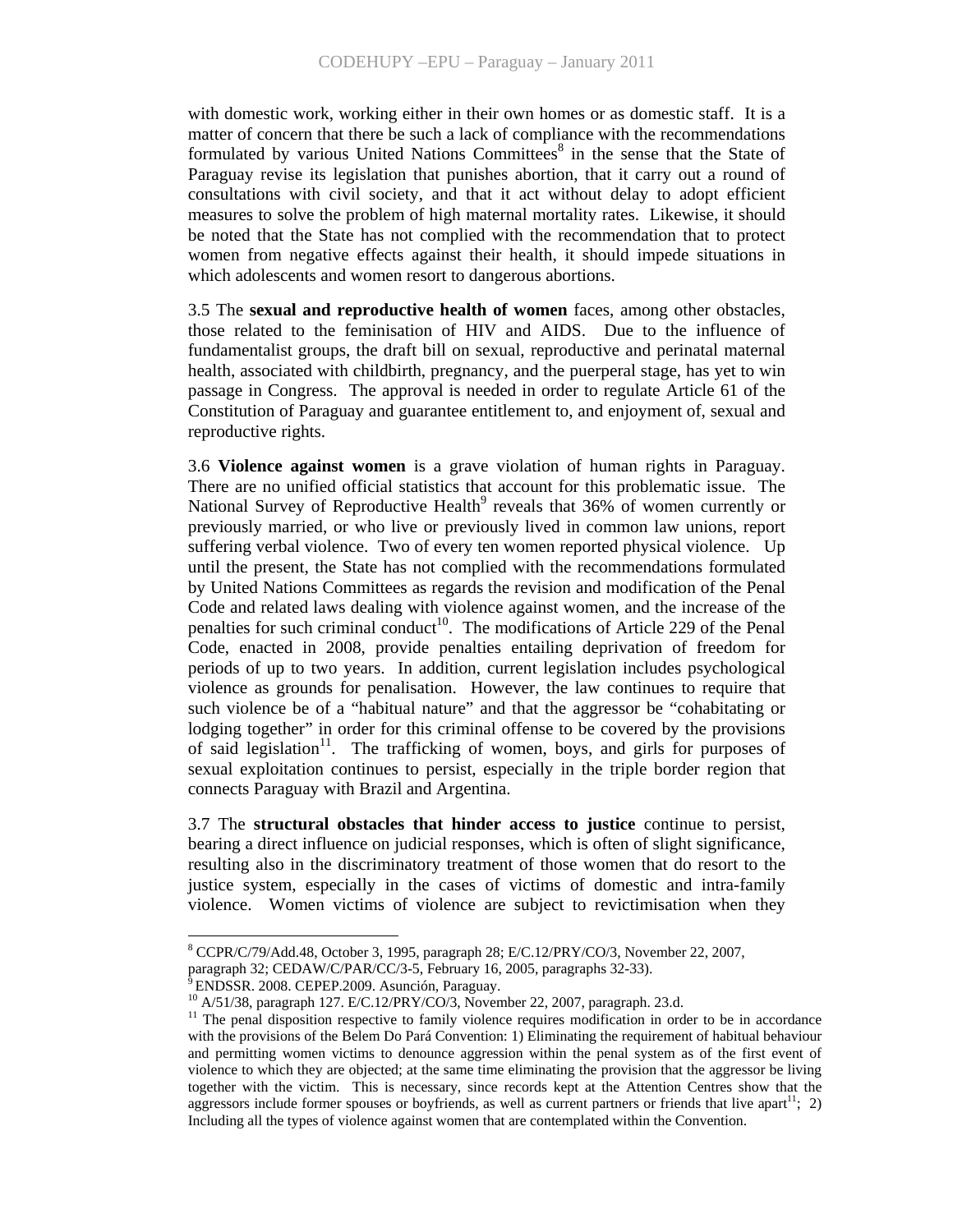appeal to the judicial system. Even though Law 1600/00 against domestic violence contemplates protection measures for victims, diagnostic studies reveal that a full 71% of the resolutions wind up without the adoption of contemplated measures of protection. Likewise, there are no effective mechanisms of appeal given the noncompliance of the emergency measures adopted by Magistrate courts. The Justice of the Peace courts, municipal, and district courts that have been monitored<sup>12</sup> have made no application of international human rights instruments in the judicial resolutions involving domestic violence, and discriminatory practices persist when women who are victims of violence resort to officials in charge of the administration of justice.

3.8 **Gender and Human Rights perspectives have not been included in the curricula at the university level** and this impedes future operators of justice, litigating lawyers, judicial auxiliary staff and professionals in general from acquiring an adequate higher education that will allow them to design and implement public policies and guarantee the removal of discriminatory practices in all spheres. Sexist education is embedded in the hidden curricula of formal education.

3.9 **As regards the labour situation,** women receive only 31 % of the salary paid to men who occupy similar work positions. Non-remunerated domestic work is not recognized nor is its value appreciated at the national level. In spite of the recommendations of United Nations Committees $13$ , domestic employment meets with legal discriminations and is performed principally by women. The Labour Code establishes salaries for domestic workers that amount to only 40% of the minimum legal wages currently in effect for workers in other sectors. Furthermore, this Code does not legally recognise the obligation to pay overtime wages for extra hours of work nor does it provide for any type of retirement system. The discrimination is not only of a legal nature, given that the inspection of work sites is null since domestic work is carried out within the realm of private homes.

3.10 **The deficient living conditions of peasant and indigenous women** are of great concern. Mention must be made of various factors, including the prevalence of many women that speak only the Guaraní language, and who are affected by an illiteracy rate far higher than the national average; the low rates of school enrolment; the limited access to health care services; and, the significant levels of poverty. These factors impulse the migration of rural women to urban areas where they in turn are exposed to greater situations of vulnerability and submitted to multiple forms of discrimination. The Paraguayan State lacks public policies to promote the access of women to the ownership of land and real estate, and to guarantee women the means to settle on their own property through the awarding of title deeds, the extension of credit and the provision of technical support. In the face of the serious problem of the unequal distribution of land, the State has implemented repressive policies involving violent eviction procedures, whereby rural peasant women are the victims of torture, and cruel, discriminatory treatment.

 $\overline{a}$ 

 $12$  Applied in the period 2007-2009 within the framework of the MAJUVI Project carried out with

Justices of the Peace, municipal courts and district courts located in the capital city of Asuncion.

<sup>13</sup> Committee in E/C.12/1/Add.1, May 28, 1996, paragraph 24.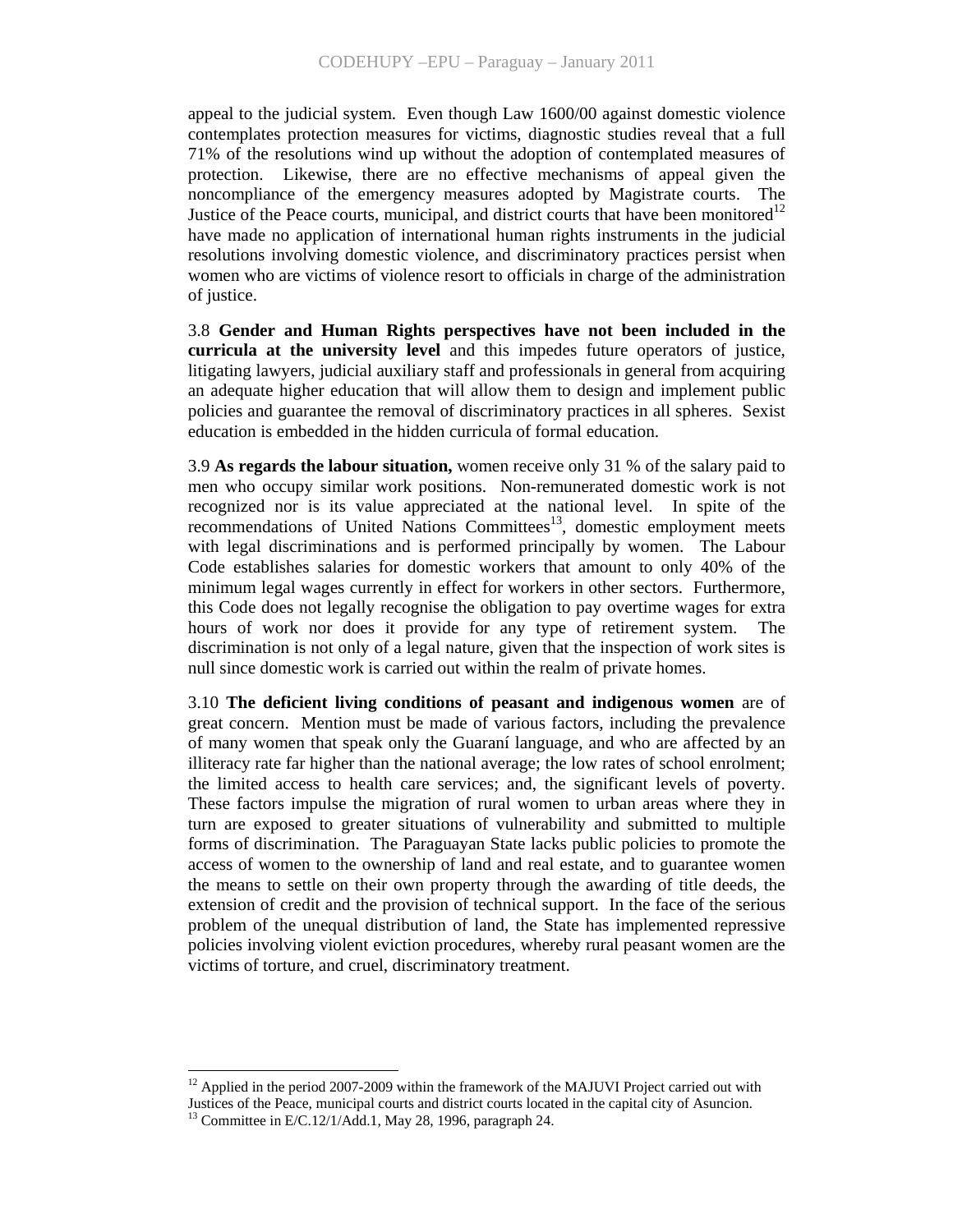#### **Recommendations to the State of Paraguay**

1. The State of Paraguay should sanction and promulgate the draft bill Against All Forms of Discrimination, which is currently paralyzed in Congress. It should be noted that Paraguay is the only country among the countries making up the Southern Cone Common Market (MERCOSUR) that does not count with a law against discrimination.

In like manner, it is recommended that the State of Paraguay:

- 2. Categorize or typify as a punishable offense in its penal legislation any and all acts of discrimination and defence of the same, directed against persons for reasons related to race, colour, sex, language, religion, political opinion or an opinion of any other type, sexual option, national origin, ethnic or social group, economic position, birth or any other social condition.
- 3. Adapt its penal legislation as regards the constitutive elements of the type foreseen for the crimes of Torture, and other Cruel, Inhuman or Degrading Treatment, as well as the Forced Disappearance of Persons, in accordance with human rights treaties ratified at the United Nations Organization (UNO) and the Organisation of American States (OAS).
- 4. Approve and promulgate the draft bill on the "National Mechanism for the Prevention of Torture and other Cruel, Inhuman or Degrading Treatment or Punishment", in order to allow for the integration of local legislation to an international system of control, in accordance with the United Nation's Convention Against Torture (CAT). This approval must be accompanied by the installation of other mechanisms for denouncing, monitoring, controlling and verifying these violations of human rights, with documentary rigour, through reports based on the examination of victims. Among such reports should be those based on men, women or youth detained at police stations or prisons, or of persons institutionalised because of their psychosocial incapacities, as well as those persons who are victims of police brutality in circumstances involving the exercise of the freedoms of assembly and manifestation.
- 5. Establish an Intervention Protocol or Handbook of Good Police Practices in which there shall be found an integration of factors involving the denial of economic, social and cultural rights with respect to the exercise of violence on the part of the system of repression.
- 6. Create, in coordination with the Ministry of the Interior and the Public Prosecutor's Office, criminal investigation units or sections fundamentally based on scientific methods. We recommend that law enforcement authorities cease to use confessions obtained in interrogation sessions, under circumstances of torture, or cruel, inhuman or degrading treatment, for the purpose of obtaining evidence or proof, and in order to bring about punishment for acts that are under their investigation.
- 7. Guarantee the victims of torture and other cruel, inhuman or degrading treatment, and especially those affected by State repression for matters considered to involve public security (i.e. e., kidnapping, sequestration, terrorism), an effective judicial recourse of appeal and the right to obtain the trial of the supposed participants within a reasonable length of time, as well as to receive adequate measures of reparation and indemnity.
- 8. Typify Extrajudicial Execution as a crime in Paraguay's penal legislation.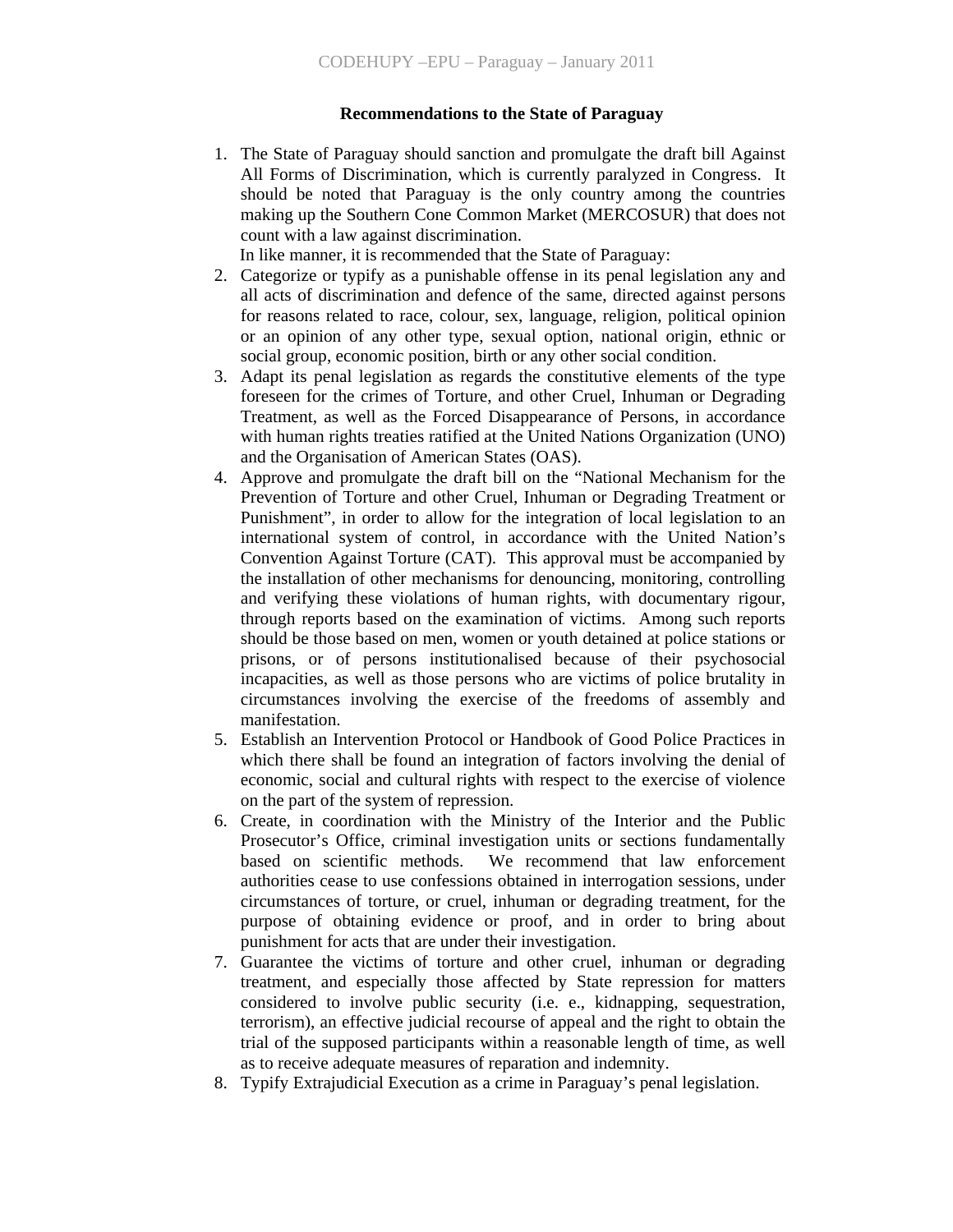- 9. Investigate the arbitrary executions and forced disappearance of persons in an adequate manner, to the effects of punishing the responsible parties through sanctions, thus avoiding impunity and the chronic repetition of crimes. In particular, we recommend these measures in order to assure the investigation, sanction and reparation of all the cases referred to during this period of government and that of former governments, given that such punishable acts are not subject to withdrawal or revocation, due to their imprescriptible nature.
- 10. Regulate the intelligence services of the public forces, through legislation and administrative norms, by means of public proceedings and transparent and participative consultation with the citizenry, with due contemplation of the unrestricted respect for human rights. We recommend that the current focus on National Security of the State be replaced with that of Human Security, establishing mechanisms for the accountability of officials in charge of the internal security of the country.
- 11. Create an institutional mechanism, in accordance with the obligations deriving from International Labour Organisation Convention 169, which guarantees the consultation of indigenous peoples and their right to play their own leading roles in the definition of priorities as regards policies, plans, programmes and projects.
- 12. Elaborate a program for the restitution of land and territories and the recognition of collective property rights of the Indigenous Peoples, including those that live in voluntary isolation. In this sense, we urge the State of Paraguay to comply with the sentences of the Inter-American Court of Human Rights, dictated in cases involving the Yakye Axa and Sawhoyamaxa communities.
- 13. Comply with the recommendations of UNO Committees to revise legislation that punishes abortion, to carry out national consultations within the civil society and to act without delay for the implementation of efficient measures to resolve the problem of high rates of maternal mortality.
- 14. Pass the draft bill related to Sexual, Reproductive, Maternal and Perinatal Health, which will permit the regulation of Article 61 of the Constitution of Paraguay and guarantee the right to, and enjoyment of, the sexual and reproductive rights of women.
- 15. Modify the Penal Code and connected laws as regards violence against women.
- 16. Adopt legislative measures or those of any other nature, in order to remove structural barriers to the access to justice, given that such obstacles do have a bearing, and result in the scarceness of adequate responses, as well as discriminatory treatment towards women that resort to the judicial system, especially in cases involving the victims of domestic and intra-familiar violence.
- 17. Include gender and human rights perspectives in curricula at the university level, nationwide.
- 18. Comply with recommendations regarding domestic employment that have been formulated by UNO Committees. It should be noted that in Paraguay there is legal discrimination against domestic workers, a category comprised chiefly of women.
- 19. Adopt public policies to promote the access of women to the ownership of land, and guarantee their settling on landed property through the granting of